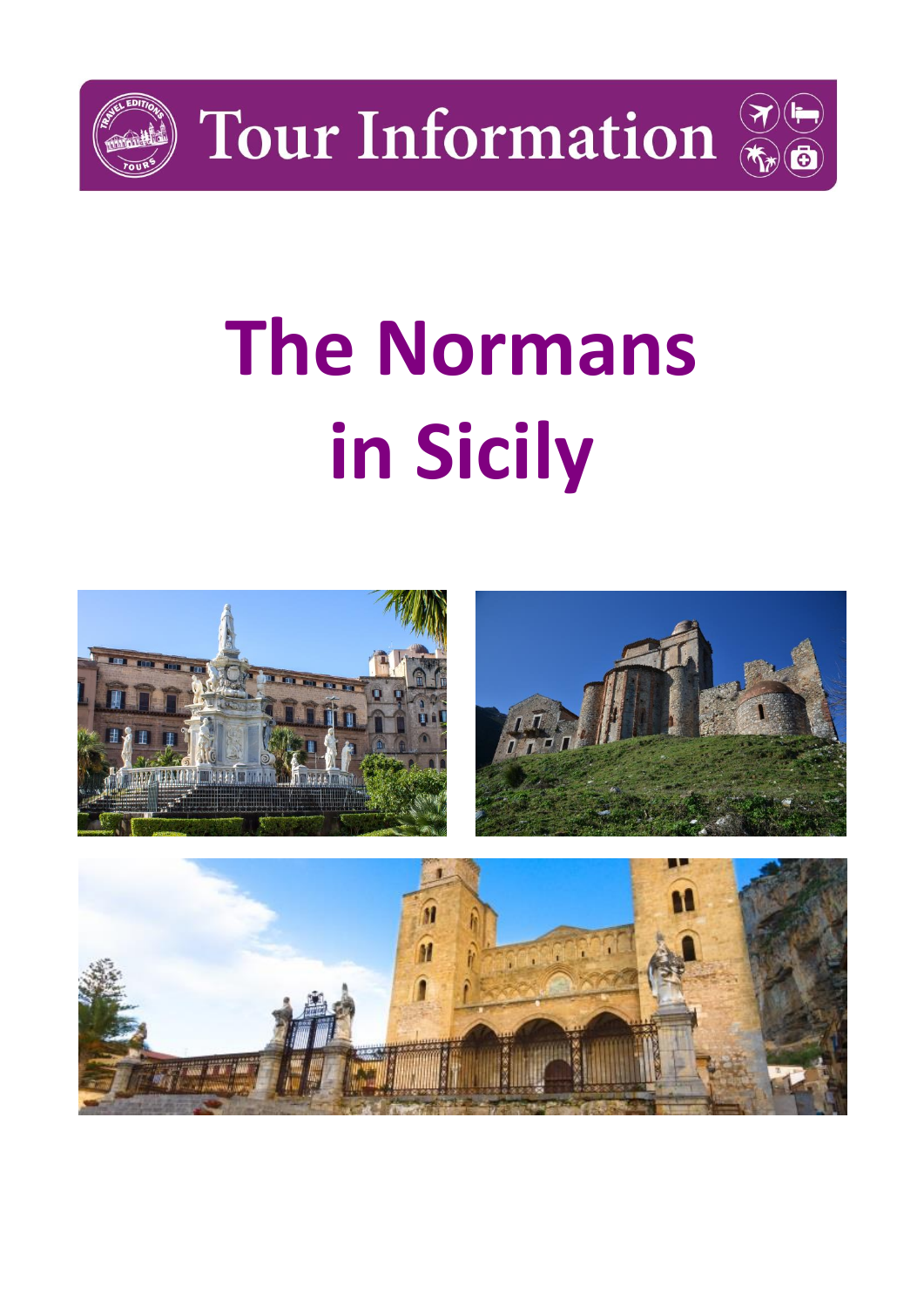

#### **Passports**

You may need to renew your British Passport if you are travelling to an EU country. Please ensure your passport is less than 10 years old (even if it has 6 months or more left on it) and has at least 6 months validity remaining from the date of travel. EU, Andorra, Liechtenstein, Monaco, San Marino or Switzerland valid national identification cards are also acceptable for travel.

For more information, please visit: **passport** [checker](https://www.gov.uk/visit-europe-1-january-2021?utm_medium=uktrav-partner&utm_source=social&utm_campaign=transition&utm_content=AITO)

# **Visas**

If you're a tourist, you do not need a visa for short trips to most EU countries, Iceland, Liechtenstein, Norway and Switzerland. You'll be able to stay for up to 90 days in any 180-day period. For all other passport holders please check the visa requirements with the appropriate embassy.

For further information, please check here: travel [to the EU](https://www.gov.uk/visit-europe-1-january-2021?utm_medium=uktrav-partner&utm_source=social&utm_campaign=transition&utm_content=AITO)

Different rules apply to Bulgaria, Croatia, Cyprus and Romania. If you visit these countries, visits to other EU countries do not count towards the 90 day total.

Italian Consulate-General: "Harp House", 83/86 Farringdon Street, London EC4A 4BL.

Tel: (0)20 7936 5900. Fax: (0)20 7583 9425. Email: [consolato.londra@esteri.it](mailto:consolato.londra@esteri.it)

Website:

[http://www.conslondra.esteri.it/Consolato\\_Londra](http://www.conslondra.esteri.it/Consolato_Londra) Open Mon-Fri 0900-1200

# **Tickets**

Included with this documentation is an e-ticket, which shows the reference number for your flight. EasyJet have now replaced all of their airport check-in desks with EasyJet Baggage Drop desks. **Therefore you must check-in online and print out your boarding passes before travelling.** Checking in online also provides the opportunity for you to prebook seats, if you wish, at an additional cost.

Online check-in is available 30 days prior to travel using the reference number provided. Please see the enclosed e-ticket for more information or visit; [www.easyjet.com](http://www.easyjet.com/)

Please check that the details on your documentation are accurate and that all names are spelt correctly and match the names on your passport. Your flight ticket is non-transferable and non-refundable. No refund can be given for nonused portions.

# **Baggage allowance**

We advise you to check the baggage allowances carefully as you are likely to be charged the excess if you exceed the weight limit. Maximum weights for single bags apply.

With Easyjet your ticket includes one hold bag of up to 23kg plus **one** cabin bag no bigger than 56 x 45 x 25 cm. Please note that personal bags (such as handbag or computer case) must be stored within your single piece of hand luggage and that on some busy flights you bag may have to go into the hold, at no extra cost. If you bring **one** piece of cabin baggage no bigger than 50 x 40 x 20 cm, it is guaranteed to always travel with you in the cabin, in the overhead lockers or under the seat in front of you.

Please contact the airline for further information <http://www.easyjet.com/en/planning/baggage>

# **Labels**

Please use the luggage labels provided. It is useful to have your home address located inside your suitcase should the label go astray.

# **Transfers**

On arrival in Palermo, transfer to hotel for a threenight stay.

#### **Departure Tax**

The departure tax is included in the price of your flight tickets.

# **Special Requests**

If you haven't already, please notify Travel Editions of any special requests as soon as possible to allow sufficient time to make the necessary arrangements.

#### **Border Control**

You may have to show your return ticket and money.

At border control, you may need to:

- show a return or onward ticket.
- show you have enough money for your stay.

• use separate lanes from EU, EEA and Swiss citizens when queueing.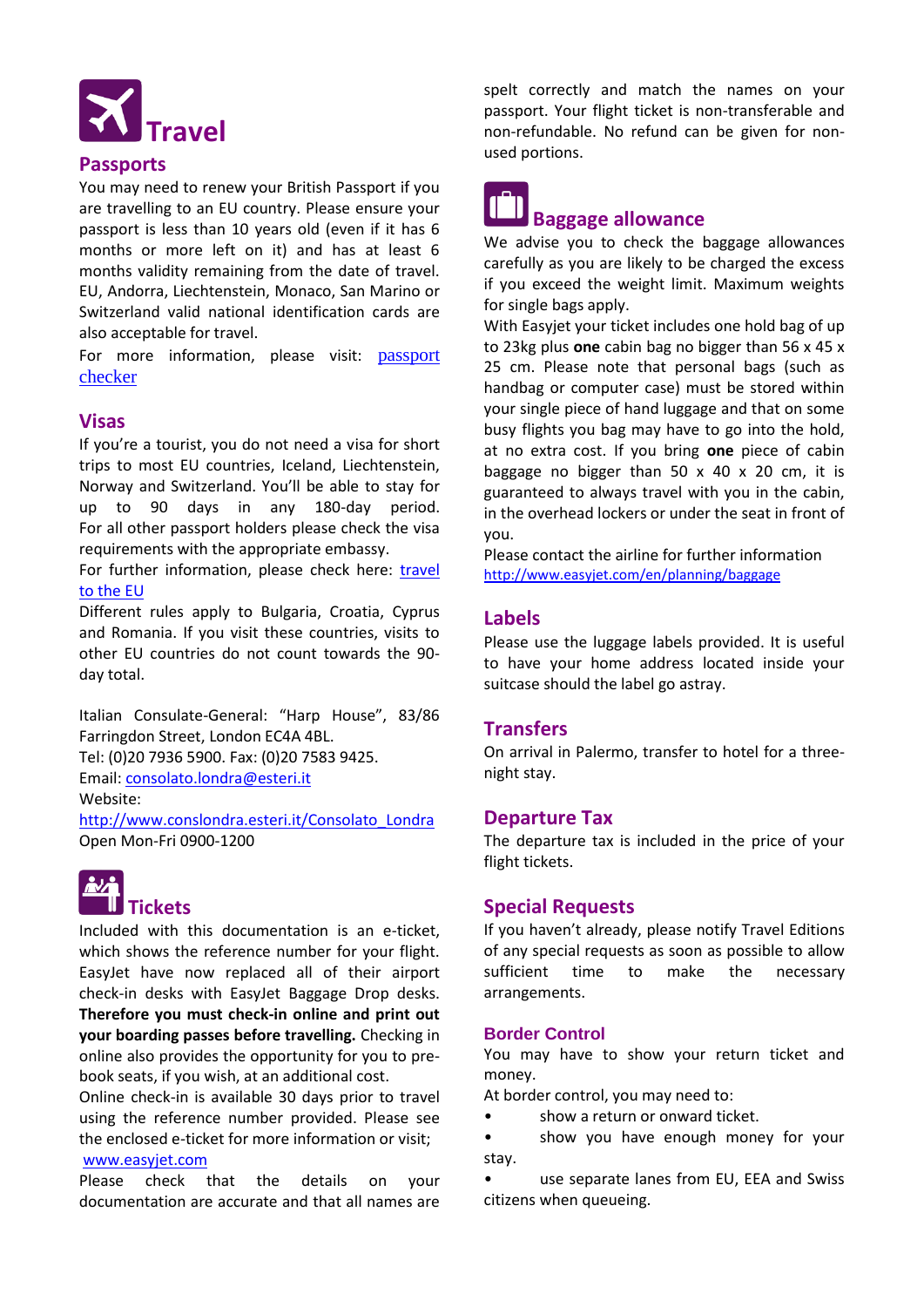

#### **Mercure Hotel, Palermo**

The four-star Mercure Palermo Centro is ideally located in the heart of Palermo, perfect for exploring this atmospheric city. The hotel's lobby bar offers an area to relax and unwind with a drink after a long day sightseeing. Free wi-fi is available in the public areas of the hotel. Rooms are modern and comfortable with private bathroom facilities, air conditioning, TV, telephone, and hairdryer.

For more information please visit the hotel's website: [http://www.accorhotels.com/gb/hotel-5932-mercure](http://www.accorhotels.com/gb/hotel-5932-mercure-palermo-centro/index.shtml)[palermo-centro/index.shtml](http://www.accorhotels.com/gb/hotel-5932-mercure-palermo-centro/index.shtml)



Inspired by the many cultures that have settled on the island these past two millennia, Sicilian cuisine has a touch of Greek, Spanish, Arab, and of course Italian to it. The surrounding sea provides plenty of seafood, the rich, fertile soil of the island is perfect for growing olives, citrus fruit, aubergine, tomatoes, pistachios and almonds – the results are a varied, fresh, and mouth-watering combination.

Traditional dishes include *Caponata* (side dish of aubergine, capers and sweet balsamic vinegar), *Maccu* (Fava bean soup), *Arancini* (fried rice ball – a traditional snack), and *Sfincione* (Sicilian pizza, thick base with various delicious toppings).

Pasta dishes are also popular – try *Spaghetti ai ricci* (sea urchin pasta), the aubergine, tomato, basil and ricotta *Pasta alla norma* (originally from Catania), or *Manicotti* (similar to *cannelloni,* tubes of pasta filled and baked)  $-$  as is seafood, freshly caught, served simply grilled, boiled or fried. As for meat, the most frequently seen are lamb and goat. A result of the Arab control of the island in the 10<sup>th</sup> and  $11<sup>th</sup>$  centuries, apricots, melons, raisins, saffron and couscous often feature in dishes – such as *Couscous al pesce.* 

Typical sweets include *Cannoli* (crusted tube filled with ricotta and sugar), *Cassata* (rich, creamy ricotta filled cake), *Gelato* (possibly invented in Sicily), and the lighter *Granita* (sweetened and flavoured crushed ice).

Table service is common in most restaurants and bars. Usually, a discretionary service charge is added to your bill in restaurants and bars, and no further tipping is required.



The world's largest wine producer, Italy is home to some of the oldest viticulture regions. Named according to their grape variety or after their village or area of origin, excellent wines are produced throughout Italy and Sicily, with local wines offering great value and quality. With an ideal climate and soil (thanks to Mount Edna) grapes have been grown in Sicily since the Greeks first colonised the island. The dry white and rosé wines are excellent accompaniments to the seafood dishes, whereas the Nero d'Avola produces sumptuous hearty reds.

The most famous Sicilian wine, the fortified *Marsala*, is similar to sherry and port and comes in *oro* (golden), *ambra* (amber), or *rubio* (ruby), in a range from sweet to dry varieties. The golden, sweet, sometimes sparkling dessert wine *Moscato* is very pleasing.

Sicily also produces excellent liqueurs, such as *Ala, Averna, Fichera,* and some that can also be found on the mainland – *Limoncello, Grappa, Anisette*  and *Amaretto.* 

Meals included in the price of your holiday are:

**Breakfast** – daily

**Dinner –** Two dinners with wine at a local restaurant

**Lunch** – two lunches at a local restaurant

# **Taking food and drink into EU countries**

You are not able to take meat, milk or products containing them into EU countries.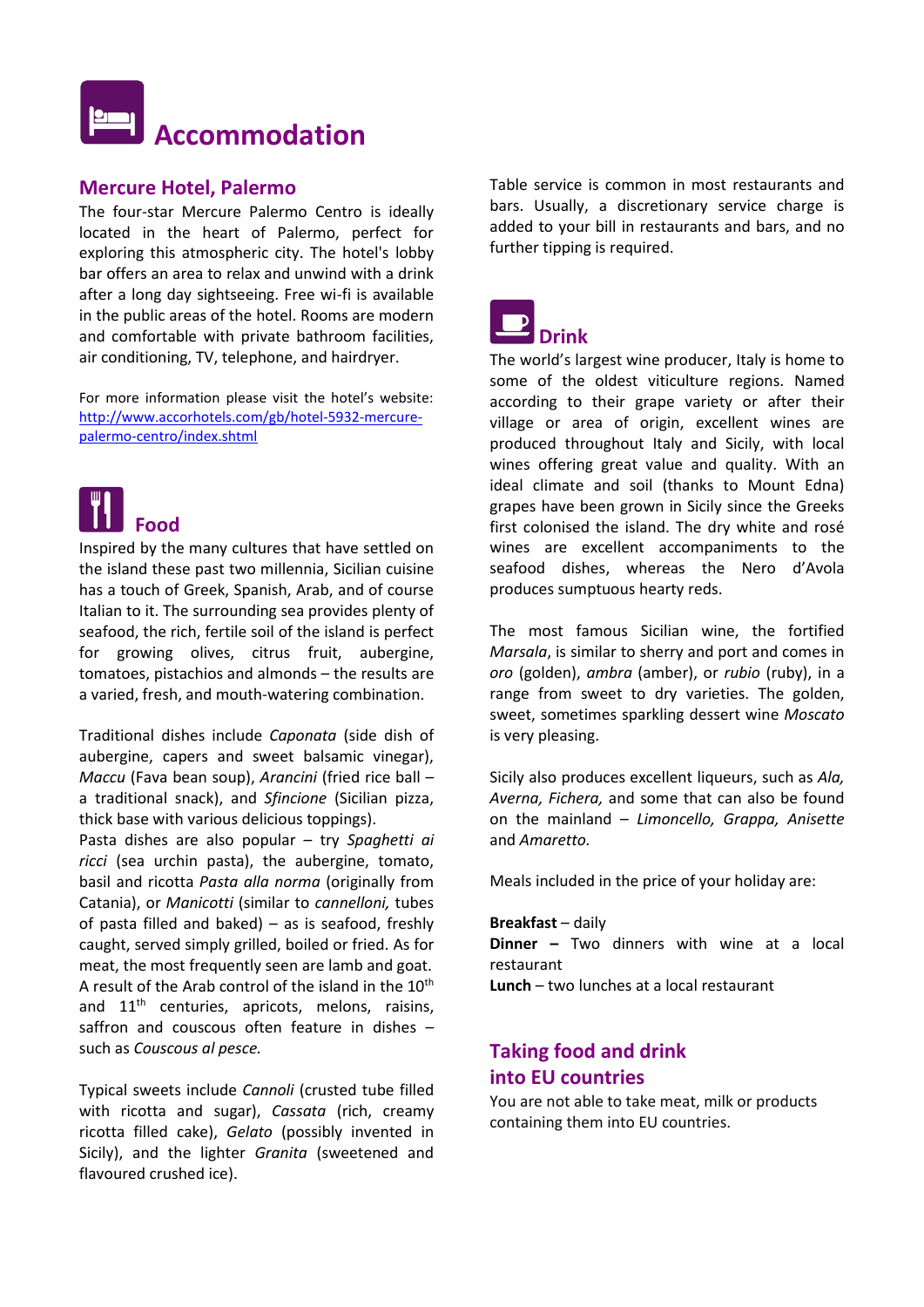

After decades of Mafia domination, Sicily's chief city is re-emerging as one of Europe's great capitals. This dazzling city presents intriguing contrasts, from elegant, middle-class shopping quarters to the ancient and enchanting old city, divided by winding alleys lined with noisy outdoor markets. Its incredible mixture of cultures, architectural styles and culinary flavours is now infused with an optimism that is expressing itself in a frenzy of restoration, nightlife and cultural creativity.

#### **Details of places of interest included in your tour:**

#### **Chiesa di Santa Maria dell'Ammiraglio**

Domed Norman-era church with ornate baroque emodelling known for its landmark Byzantine mosaics. Its official name is Santa Maria dell'Ammiraglio but it is better known as La Martorana. The church was founded in 1143 by George of Antioch, the admiral of the Norman King Roger. Dedicated to the Virgin Mary, it became known as Santa Maria dell'Ammiraglio, "St. Mary of the Admiral." The church's more common name comes from Eloisa Martorana, who founded a nearby Benedictine convent in 1194. The church has seen its share of history over the years: it was in La Martorana that Sicily's noblemen convened to offer the crown to Peter of Aragon. The facade and interior were altered considerably in 1588, during the baroque period, but thankfully the glorious mosaics survive intact and on full display.

#### **Chiesa Capitolare di San Cataldo**

This 12th-century church in Arab-Norman style is one of Palermo's most striking buildings. With its dusky-pink bijou domes, solid square shape, blind arcading and delicate tracery, it illustrates perfectly the synthesis of Arab and Norman architectural styles. The interior, while more austere, is still beautiful, with its inlaid floor and lovely stone-andbrickwork in the arches and domes. The building was founded in the 1150s by Maio of Bari (William I's emir of emirs, or chancellor), but Maio's murder in 1160 meant it was never finished – hence the lack of additional adornment within.

#### **Palazzo dei Normanni**

On a plateau above the incessant traffic and hubbub of the modern city, the Norman Palace, Palermo's stronghold, rises skyward. This piece of architecture offers a taste of the rich variety of art, the simplicity and the poised style of the Norman Sicilian kings' court. The fortress was rebuilt by the Arabs in the Ninth Century and was known by the Arabic name, Càssaro (which now refers to an area of Palermo). An ancient Punic-Roman stronghold on the site became foundations for the new castle. The Normans, under Roger II embellished it, rendering the then four towered castle the royal mansion. At the heart of this splendid residence, is the Aula Regia, or Royal Hall, reserved for hearings and banquets.

#### **Castello della Zisa**

Castello della Zisa is one of the only remaining monuments to the decadence of Moorish Palermo. With muqarnas vaults, latticework windows, fountains and even a wind chamber to protect the emir's family from the scirocco (the hot African wind), the villa deserves its name which comes from the Arabic al aziz, meaning 'magnificent'. Today it houses a museum of Arabic crafts, the main features of which are some superbly crafted screens and a gorgeous 12th- century bronze basin.

#### **Duomo, Cefalu**

Begun in 1131 by the Norman king Roger II and not completed until 1240, the Duomo of Cefalù was intended as the principal religious seat in Sicily. Though it failed to fulfill this function, it is still a magnificent building. The Duomo's splended Norman-Byzantine mosaics (1148), which feature a huge image of Christ Pantocrator in the apse, are remarkable. Since this was a Norman church, Christ is depicted as a blond; but his nose and mouth look Greek, his brows and beard black like a Saracen's.

#### **Caronia, Norman Castle**

This fortress is one of the most remarkable examples of Norman architecture in Sicily. The present castle was built in the years when Roger I (1031-1101) and Roger II (1095-1154) ruled. The building, placed in the walls of the fortified complex, was probably used by the court as a summer residence, and equipped with all amenities.

#### **Abbey of San Filippo di Fragala**

San Filippo di Fragalà is one of the first Basilian-Norman centres, which has undergone considerable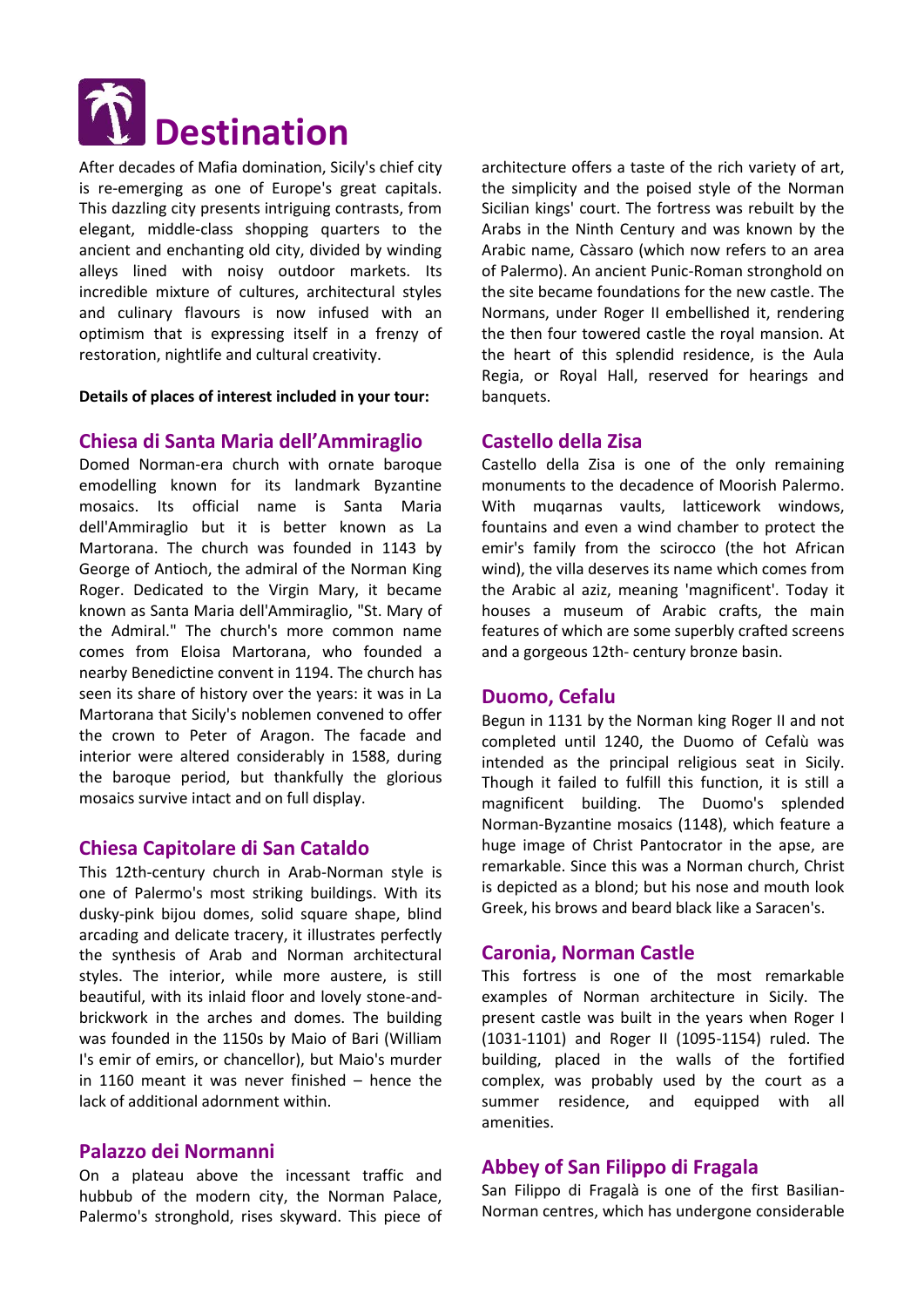transformations over time. The Abbey was founded in 1090 by Queen Adelaide, the wife of Roger I, Count of Sicily.

#### **Duomo di Monreale**

Famed for its glorious golden mosaics, Monreale Cathedral is perhaps the finest Norman building in Sicily. It was built in the 12th century as part of a grand royal complex a few miles outside of Palermo. Monreale Cathedral was built from 1174 to 1185. It was commissioned by William II (1154- 89), the Norman ruler of Sicily, who wished to demonstrate the magnificence of his kingdom and outdo the splendid Palatine Chapel built by his grandfather, Roger II. The project employed both Sicilian and Byzantine craftsmen, resulting in a magnificent fusion of eastern and western influences.

For more information please visit: <http://www.cattedralemonreale.it/>

#### **Oratory SS. Rosario Santa Cita**

The Compagnia del SS. Rosario in S. Cita was founded in 1570 by Father Maiano Lo Vecchio to take part in the annual processions in honour of the Madonna of the Rosary. The building of the present Oratory was probably finished around 1680, but Garstang suggests that building must have been protracted over most the seventeenth century. Serpotta started working on the stuccoes in 1685. In 1707-08 Serpotta was paid for 'constatura di stucco', which is believed to mean restoration, repair or the last touches given to a decoration. In 1707 Michele Rosciano was paid for having guilded the devices of the allegorical figures.

#### **Oratory SS. Rosario San Domenico**

The company of the SS. Rosario in San Domenico was founded in 1568 and the oratory built in the rooms adjacent to the apse of the Church of San Domenico around 1574. An austere late-eighteenthcentury classical facade leads to the anti-oratory, a large passage hall that leads into the rectangular oratorial hall with quadrangular domed presbytery and checkered majolica floor. In this oratory, painting and sculpture, executed by Giacomo Serpotta, come together in harmonious balance, determining a perfect integration of figurative languages in their iconographic and aesthetic function.

# **Cattedrale di Palermo**

The Duomo (Cathedral) of Palermo, Sicily, is an impressive 12th-century cathedral encompassing a wide variety of architectural styles. In 1184, during Sicily's Norman period, Archbishop of Palermo Gualtiero Offamiglio founded the cathedral on the site of a Muslim mosque, which had itself been built over an early Christian basilica. The archbishop's main aim was to surpass the glory of the magnificent cathedral of nearby Monreale, and the Palermo Duomo became an architectural battleground for "The Battle of the Two Cathedrals." For most visitors, Monreale Duomo remains the winner, but Palermo's cathedral is still well worth a visit.

For more information please visit: (Italian only) <http://www.cattedrale.palermo.it/>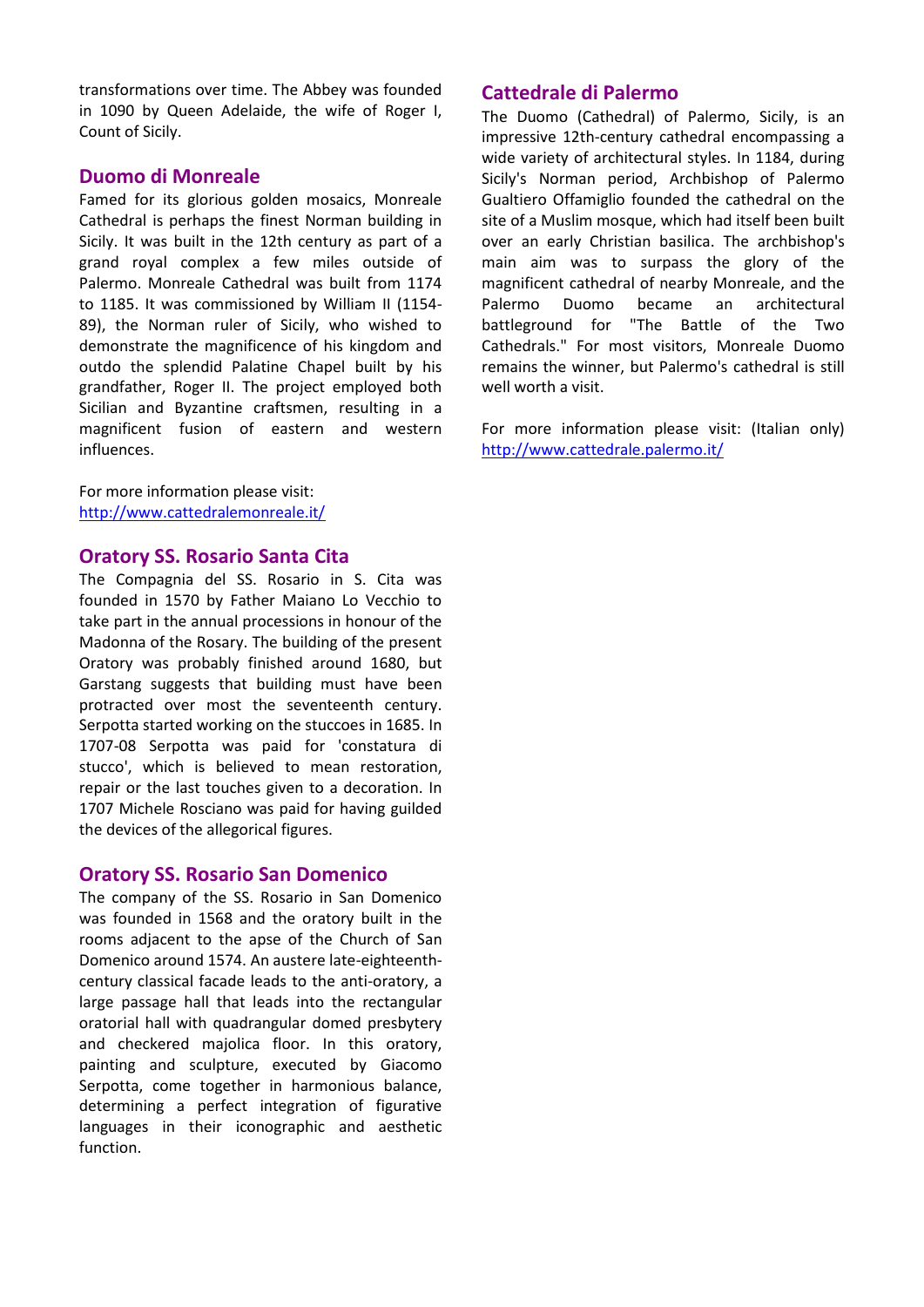#### **Tour manager**

Your tour manager will be on hand throughout the tour to ensure that everything operated according to plan. If you have any problems or questions please see him or her immediately  $-$  it is often possible to resolve complaints or problems very quickly on the spot, and do everything to help you enjoy your holiday.

# **Your Guide**

**Dr Peter Higginson** will be your expert guide for the duration of this tour. He specialises in the art and culture of early modern Europe, and the modern period. He has taught numerous university courses abroad and has wide experience in leading cultural tours to different parts of the UK and Europe including Sicily, Rome, Venice, Florence, Paris and further afield to Cuba.

Peter will give the following lectures during the tour:

*'The Art of Mosaics'*

*'Sicily, The other Norman Conquest'*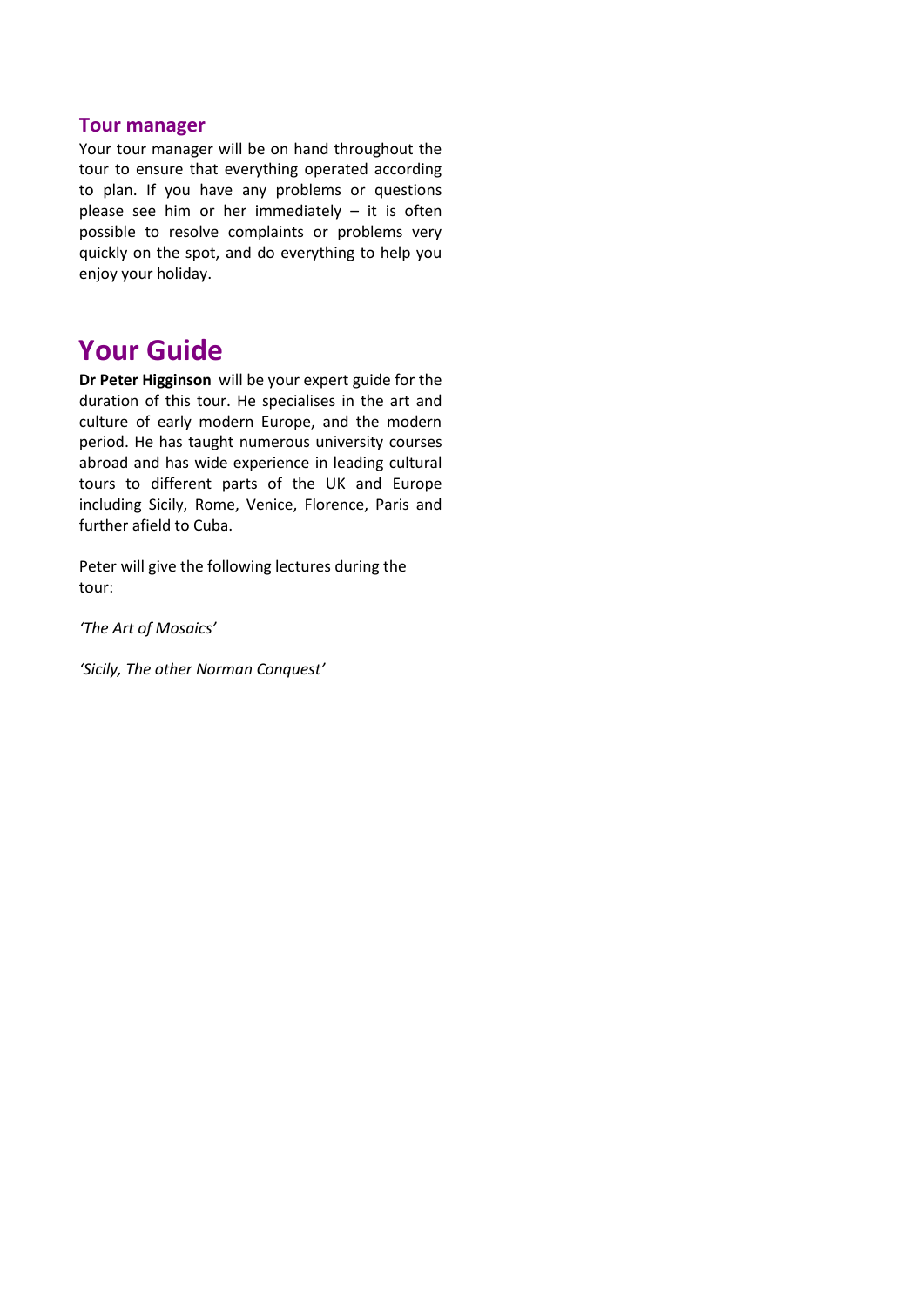**The Basics** 

Climate – The weather in Sicily at this time of year should be warm and pleasant, with temperatures higher than in the UK. But there is always the chance of the odd shower, so our best advice is to come prepared.

Time – GMT +2 hours (Summer time Apr-Oct); GMT + 1 (Standard time Nov-Mar) Language – Italian Religion – predominantly Roman Catholic

National holidays – New Year's Day (01 Jan); Epiphany (06 Jan); Easter Monday; Liberation Day (25 Apr); Labour Day (01 May); Republic Day (02 Jun); Assumption of Mary (15 Aug); All Saints' Day (01 Nov); Immaculate Conception (08 Dec); Christmas Day (25 Dec); St Stephens Day (26 Dec).

Currency – Euro.  $\epsilon$ 1 = 100 cents. Notes are in denominations of €500, 200, 100, 50, 20, 10 and 5. Coins are in denominations of  $E$ 2 and 1, and 50, 20, 10, 5, 2 and 1 cents.

Banks – Cashpoints compatible with international banking networks are located in all towns and cities, as well as airports, major train stations and other spots. They usually offer an attractive exchange rate. Those banks that still exchange foreign currencies into local money will always charge a transaction fee, so withdrawing money from an ATM usually represents the most logical means of obtaining euros.

Credit cards – American Express, Diners Club, MasterCard and Visa are widely accepted across the country. If you're eating at a restaurant, check prior to the meal that your card will be an acceptable form of payment. Even in cities, it's advisable to carry a supply of cash with you at all times. Varying amounts of commission can be charged.

Electricity – 220 volt, two-pin continental plug.

Drinking water – Tap water is safe to drink. (Although you'll find plenty of bottled water for sale too)

Shops – Department stores and supermarkets are open Mon-Sat 0830-1930. Most small shops close

between 1230 and 1600. Please note than most shops close on Sundays.

Although very common in tourist towns in Italy, please note that street vendors selling all kinds of designer knockoffs are illegal and could land you with a hefty fine. Care should also be taken when buying antiques since Italy is renowned for skilled imitators.

Clothes & Shoes –You may like to bring a warm sweater for cool evenings. Light rain wear for the occasional storm and good grip/flat walking shoes are recommended.

Camera – Bring plenty of memory cards/film and any spare camera batteries as these are not always available. Please check with your guide before photographing people.

Bath plugs – The hotel has plugs for basins, but it is useful to carry a 'universal' one with you.

Telephones/mobiles – You should be able to use your mobile phone in Italy, depending on your operator and contract. The guarantee of free mobile phone roaming throughout the EU, Iceland, Liechtenstein and Norway has ended. Check with your phone operator to find out about any roaming charges you might get from 1 January 2021. A new law means that you're protected from getting mobile data charges above £45 without you knowing. Once you reach £45, you need to opt in to spend more so that you can continue using the internet while you're abroad. Your phone operator will tell how you can do this.

Tipping –To keep our tours affordable, we do not increase the tour price by adding in tips. However, in the tourism industry, there is a certain level of expectation that when receiving a good service, one does award with a tip. Tour Managers, Representatives, Guides and Drivers appreciate a tip at the end of their involvement with the tour, but this is entirely at your discretion. We believe in allowing you to tip according to your level of satisfaction with their services, but for your guidance about £2-3 per person per day for the tour manager is the norm. We would like to reiterate that tipping is an entirely optional payment and this information is given purely to answer any questions you may have about it.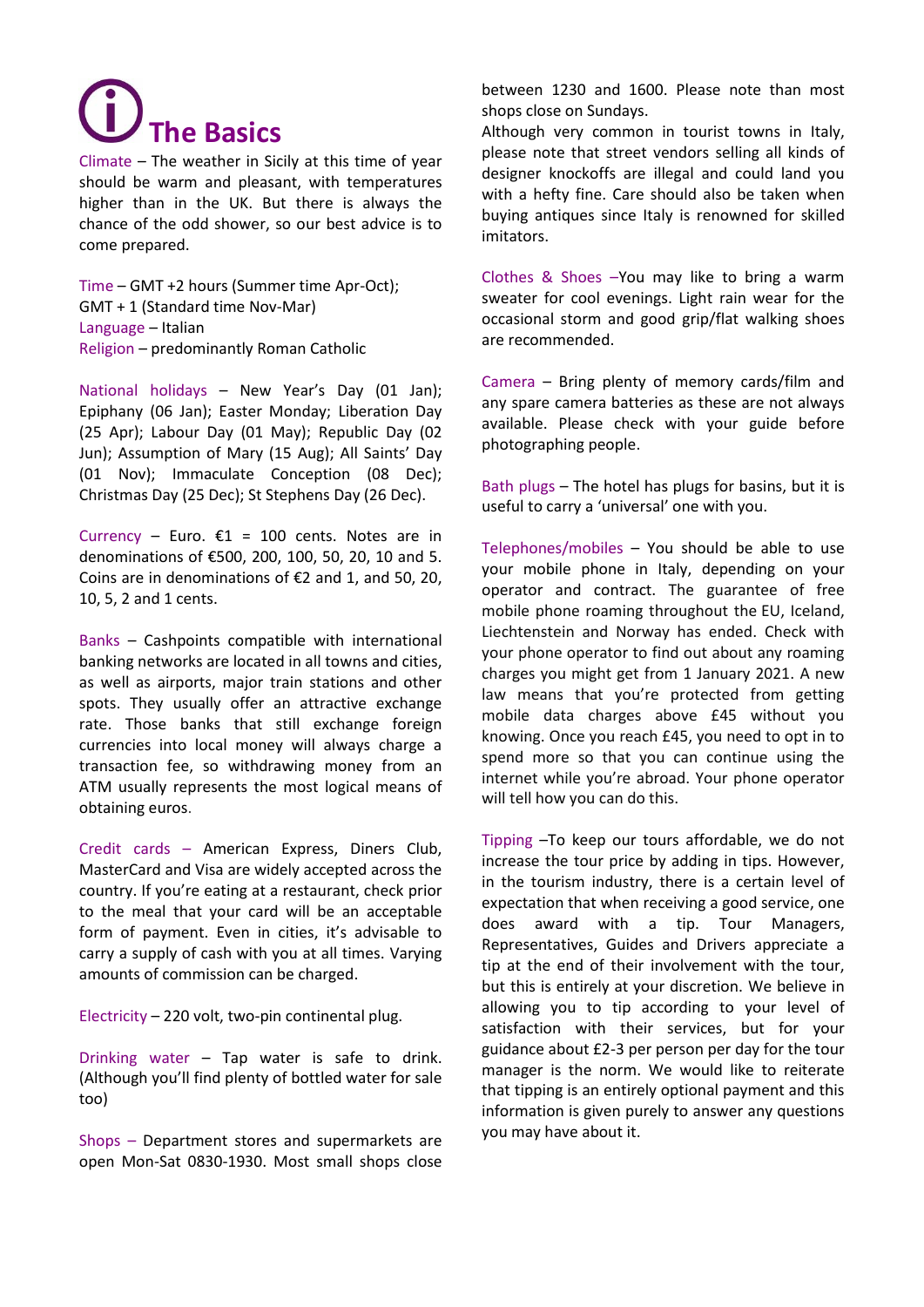

# **Doctor/Dentist/Chemist**

Please talk to your tour manager if you are feeling unwell and they will organise for you to see a doctor.

**Keep receipts for insurance claims**.

![](_page_7_Picture_4.jpeg)

Your tour manager/hotel reception will arrange hospital transport.

**Keep receipts for insurance claims**.

#### **General Health Advice**

We suggest you take a good supply of your own individual medicines with you and always keep some in your hand luggage in case you get delayed or your luggage goes astray. General-purpose supplies for bites, stings, or scratches, and your usual medication for headaches, or stomach upsets are always recommended. Oral rehydration sachets are excellent for topping up salt and glucose levels.

Visit the NHS Fit For Travel website for more generally information specific to the country you are visiting – [www.fitfortravel.nhs.uk](http://www.fitfortravel.nhs.uk/)

#### **Sun Protection**

Always ensure you take sufficient sun protection and moisturiser. A sun hat and sunglasses are also advisable.

#### **Mosquitos**

Like most Mediterranean islands, you might get a few mosquitos about in the evenings so it is worth taking some repellent.

#### **Inoculations**

You should check with your own doctor and take their advice as to which inoculations are required for the country you are visiting, as only they know your medical history and recommendations are liable to change at short notice.

![](_page_7_Picture_16.jpeg)

To be covered under your Travel Insurance Policy, if you become ill, it is essential that you contact a local doctor and also telephone the emergency number of your insurance company. You will **NOT** be covered for any claim unless this procedure is carried out. Your insurance company will then decide on the best course of medical attention.

#### **European Health Insurance Card (EHIC)**

Before you travel, make sure you've got a valid European Health Insurance Card (EHIC) or UK Global Health Insurance Card (GHIC) or travel insurance with health cover.

You may not have access to free emergency medical treatment and could be charged for your healthcare if you do not have an EHIC or GHIC when visiting an EU country, or travel insurance with full healthcare cover when visiting Switzerland, Norway, Iceland or Liechtenstein. If you have an EHIC it will still be valid while it remains in date. Your European Health Insurance Card (EHIC) or Global Health Insurance Card (GHIC) will be valid if you're travelling to an EU country.

We strongly recommend that you take out an appropriate travel insurance policy when you travel abroad.

For further information about the GHIC please visit: [https://www.ehic.org.uk](https://www.ehic.org.uk/)